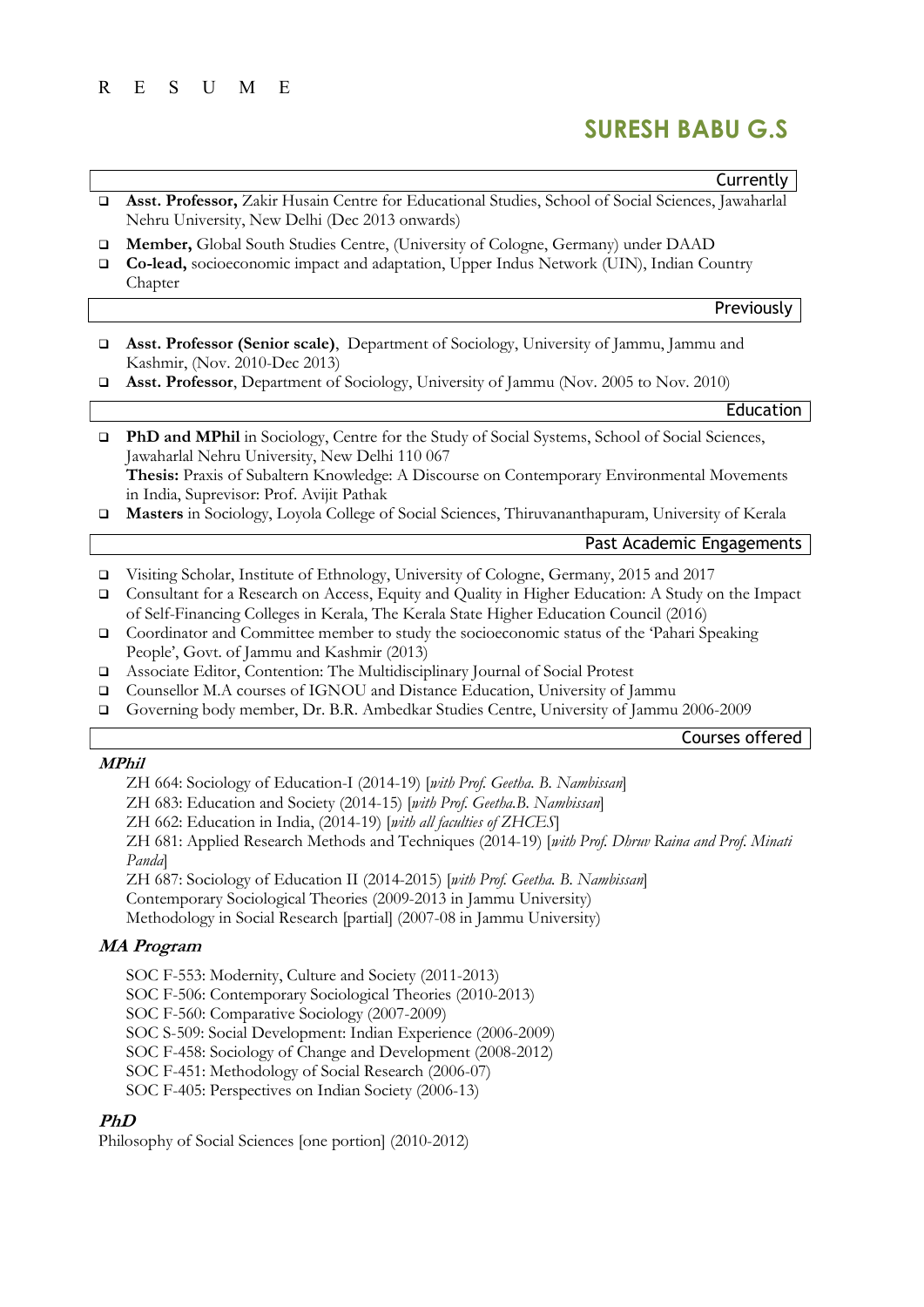- Critical pedagogy and the Cultures of Learning in India, Routledge (forthcoming)
- Review: Social Construction of Capabilities in a Tamil Village, Review of Development and Change (forthcoming)
- Contexualising Educational Studies in India: Research, Policy and Practices, Routledge: India co-edited (ISBN: 987-0-367-5196-8), 2021
- Introduction: Mapping the field of Education Policy Research in Contexualising Educational studies in India: Research, Policy and Practices edited by Pradeep Kumar Choudhury and Suresh Babu G.S, Routledge: India (ISBN: 987-0-367-5196-8), 2021
- Education and the Public Sphere: Exploring the Structures of Mediation in the Post-colonial India, Routledge: UK, editor (2020) (ISBN: 978-1-138-49537-1), 2020
- Introduction: Education and the Public Sphere in an edited book Education and the Public Sphere: Exploring the Structures of Mediation in the Post-colonial India, by Suresh Babu G.S, UK: Routledge, 2020
- Education and the Public Sphere: Conception and Mediation in an edited book Education and the Public Sphere: Exploring the Structures of Mediation in the Post-colonial India, by Suresh Babu G.S, UK: Routledge, 2020
- Empire, civil Society and the beginning of colonial education in India (review article), History of Education: Journal of the History of Education Society, Dec. 9 2019 (online: https://doi.org/10.1080/0046760X.2019.1701099)
- Social Implications of the Privatisation of Higher Education in India, a chapter in an edited book Issue and Themes in Contemporary Society, edited by B.K. Nagla, Vinay Kumar Srivastava, Jaipur: Rawat (2019), pp. 364-375 (ISBN: 978-81-316-0993-4)
- Praxis of Environmental Movements in India: Discourse, Methods and Practices, in an edited book Structure, Innovation and Adaptation: Concepts and Empirical Puzzles in a Post Modern Milieu, by Susan Viswanathan, Delhi: Vinsheild (2019), pp. 173-194 (ISBN978-81-934273-9-2)
- Evolving Texture of Environmentalism and Submergence of Justice: A Critical Note on the Narmada Valley Protest in India, Interface: A Journal for and About Social Movements, 2016, Vol. 8 (1) May, pp. 142-156 (ISSN 2009-2431)

(online: http://www.interfacejournal.net/wordpress/wp-content/uploads/2016/06/Issue-8-1- Babu.pdf)

- □ Review Article, Contemporary Education Dialogue, Vol. 13 (1), 2016
- Engaging with Modernity and Development in India, Germany (ISBN 978-3-659-19250-0)
- □ Post-colonial Ambivalence and Dalit Modernity, article an edited book (under publication, *Institute* of Advanced Studies, Shimla)
- Privatisation of Higher Education in India: Changing Domains of Democracy and Social Justice, article in an edited book (accepted for publication, Dept. of Sociology, University of Hyderabad)
- Higher Education in India: Paradoxes of Reform Policies and Social Inequalities, monograph for Dr. B.R. Ambedkar Studies Centre, University of Jammu, August 2010
- **Education Policy and Forms of Exclusion: A Case study of Education in Kerala,** Social Action, 2011, Vol. 61 (3), July-Sept. pp. 262-273 (R.N.1166/57)
- Civil Society with Fragmented Social Capital: Contemporary Dalit Assertion in Kerala, Kerala Sociologist, Vol. 40 (2), Dec. 2012, ISSN 0975 8933
- Marginalised and Marginalisation in India: Social Geography and the Timeless of Caste, in an edited book Marginality, Exclusion and Social Justice by Ashish Saxena, New Delhi: Rawat Publishers (2013), pp. 119-135 (ISBN: 978-81-316-0568-40)
- Dr. B.R. Ambedkar: Imagining for a New Social Order, *Dalit Educator*, 2011, April issue, pp. 3-10.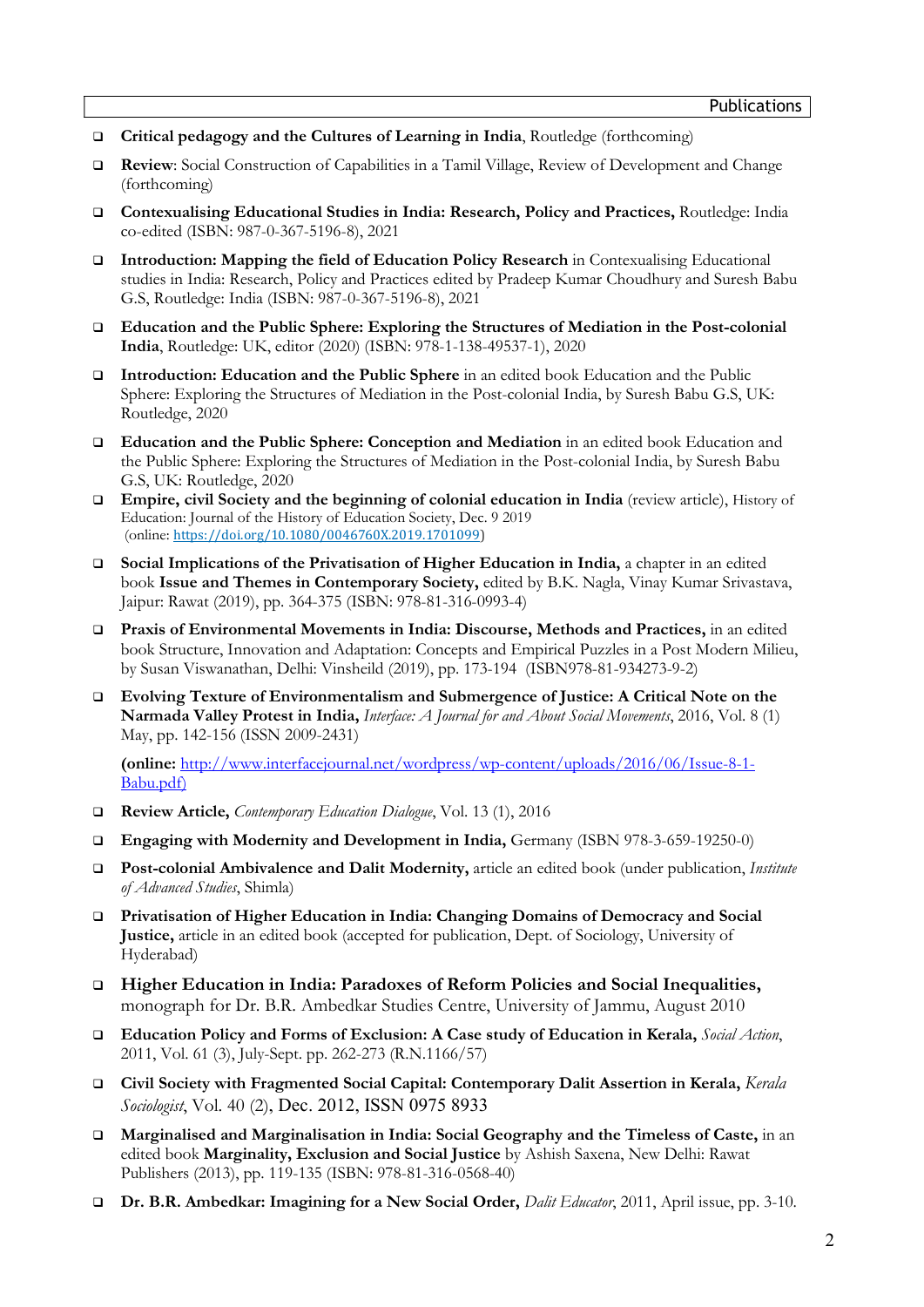- Active Citizenship or Passive Beneficiaries: Interrogating People's Participation in the Kerala Model of Development, Security and Society, 2010, Vol. 5 (1-2), Summer-Winter, pp. 23-46 (ISSN 2231-6000)
- Emerging Challenges of Equality: Private Educational Sector in Kerala, article in an edited book Exclusion and Discrimination: Concepts, Perspectives and Challenges by Yagati Chinna Rao and Sudhakara Karakoti, New Delhi: Kanishka Publishers (2010), pp. 213-227 (ISBN: 978-81-8457- 224-7)
- Modernity and Development in India: A Nehruvian Trajectory, Monograph for Nehru Studies Centre, University of Jammu
- **Affirmative Action: Beyond the Quest for Merit versus Quota,** Social Action, 2007, Vol. 57 (3), July-Sept. pp. 316-325 (R.N.1166/57)
- □ Child Labour in India: Problems in Conceptualisation, *Think India Quarterly*, July-Sept., 2006 Vol. 9 (3), pp. 47-58. (ISSN 0971-1260) (online: http://thinkindiaquarterly.org/ArticleDetails.aspx?ArticleId=192&Id=20)
- Privatisation of Higher Education and Dalits: A Critical Appraisal in an edited book Trends In Sociology: Education, Development And Diaspora by Ajay Kumar Sahoo, Sadananda Sahoo & Nagaraju, New Delhi: Abhijeet Publishers (2006), pp. ISBN: 81-88683-86-8

|                        |                                                                                                                          | Guidance: PhD & MPhil |               |
|------------------------|--------------------------------------------------------------------------------------------------------------------------|-----------------------|---------------|
| Scholar                | Topic                                                                                                                    | Program               | <b>Status</b> |
| Monica Sharma          | Science, Technology and Culture in the Field of<br>Agriculture: A Study of Ranbir Singh Pura, Jammu                      | PhD                   | Awarded       |
| Meenakshi<br>Chandan   | Dynamics of Folk Religion in Sacred Space and Sacred<br>Time: A Study of Bawa Jitto Shrine at Jhiri of Jammu<br>Division | PhD                   | Awarded       |
| Stanzin Namgail        | Dialectics of Tribal Ecology and Modernisation: Change<br>and Development among the Changpa Tribes of Ladakh             | PhD                   | Awarded       |
| Gulam Mehdi            | Tribes in Transition: A Study of Habitat, Economy and<br>Society of the Baltis of Ladakh                                 | PhD                   | Awarded       |
| Neha Vij               | Gender, Crime and Correction in Society: A Sociological<br>Study of Women inmates in the Prisons of Jammu and<br>Kashmir | PhD                   | Awarded       |
| Ramesh Kumar           | Development of Cultural Tourism: A Case of Bhadarwah                                                                     | MPhil                 | Awarded       |
| Abhu Bali              | Modernity and Education: An Ethnographic Account of<br>Schooling in Rajouri (J&K)                                        | Mphil                 | Awarded       |
| Sadaf Khan             | Kashmir Unrest: The Political Significance of Lal Chowk                                                                  | Mphil                 | Awarded       |
| <b>Tsering Norphel</b> | Modernity, Media and Youth: Cultural Change among the<br>Buddhist Youth of Leh                                           | Mphil                 | Awarded       |
| Debarchan<br>Mirdha    | Tribal Children in Mutlicultural Classroom: A Sociological<br>Study of Kharia Tribe in Odisha                            | Mphil                 | Awarded       |
| Jagjit Kaur            | Impact of Globalisation on the Curriculum of Early<br>Childhood Education in India                                       | Mphil                 | Awarded       |
| Pankaj Sharma          | Caste, Social Capital and Education: Implications of Dalits<br>Students in Uttar Pradesh                                 | Mphil                 | Awarded       |
| Anushila Barua         | Religion, Modernisation and Secularisation: A Critical<br>Understanding on the Satra Pedagogical Practices in<br>Assam   | MPhil                 | Awarded       |
| Lipika Das             | Community Participation in Multilingual (MLE) Schools:                                                                   | MPhil                 | Awarded       |

**Review Article:** Security and Society, Vol. 2 (2), Winter 2006, pp. 184-187, (ISSN 2231 6000)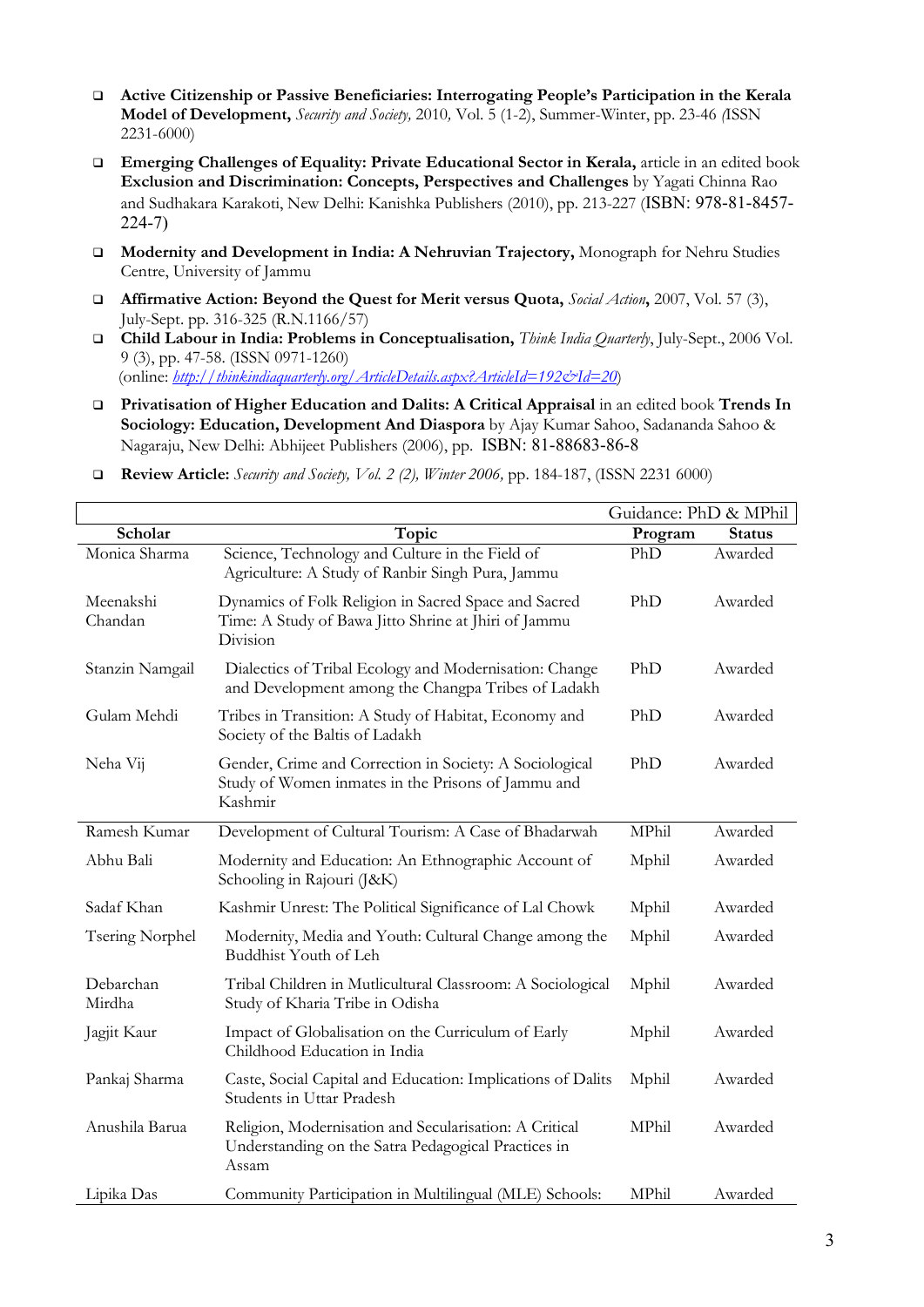|                      | A Study on the Bonda Tribe in Malkangiri District,<br>Odisha                                                                                              |              |                          |
|----------------------|-----------------------------------------------------------------------------------------------------------------------------------------------------------|--------------|--------------------------|
| Jagjit Kaur          | Changing Pattern of Communication in Education: A<br>Study on the Effectiveness of Educational Technology in<br>Two Schools in Delhi                      | PhD          | submitted                |
| Tsering Angmo        | Language Choice: Shift and Maintenance of Ladakhi<br>Language                                                                                             | MPhil        | Progress                 |
| Haseeb P P           | Exploring the 'Political in Islam: An Enquiry into the<br>intellectual dispositions of Indian Muslims                                                     | MPhil        | Progress                 |
| Lipika Das           | Community Participation in the Textbook Development<br>and Pedagogical Practices in Multilingual Education<br>(MLE): A Study on the Bonda Tribe of Odisha | PhD          | Progress                 |
| Rakhi Dekha          |                                                                                                                                                           | PhD          | Initiation               |
| Newlandson<br>Samuel |                                                                                                                                                           | PhD<br>MPhil | Initiation<br>Initiation |
| Nidhish Philip       |                                                                                                                                                           |              |                          |
| Rekha Kumari         | Teacher Effectiveness: Impact of Time-Allocation and<br>Inter-School Mobility in Secondary School                                                         | PhD          | Deregistered             |
| Pankaj Sharma        | Caste, Social Capital and Education of Dalit Students: A<br>Study in the Urban Periphery of Lucknow District                                              | PhD          | Deregistered             |
| Arunima Naithani     | Changing Educational Landscape and The Emergence of<br>Regional Aspiration                                                                                | PhD          | Deregistered             |
| Ritesh Tomer         | Place of Intellectual in the Making of History: An<br>Exploration into the Contribution of Dr.B.R. Ambedkar<br>in the 20th Century India                  | PhD          | Deregistered             |
| Steen Pagan          | Habitations of Tribal Modernity: Understanding the<br>Practices of Indigenous Knowledge in Jharkhand                                                      | PhD          | Deregistered             |

Dissertation examined

□ Tribes and Ashram Schools: A Genealogical Inquiry (Rajpal Das), Dept. of Sociology, University of Delhi 2018

Courses/Workshops Attended

- Refresher Course in Sociology, Human Resource Development Centre, JNU, New Delhi (2017)
- Ten day Workshop on Climate Change, Cryosphere, Habitat and Changing Livelihood Pattern of Ladakh Region: An Interdisciplinary Approach Towards Adaptive Strategies, Leh, 17-26 Sept. 2013
- Research Methodology Course on Social Exclusion Discrimination, National Law School of India University, Bangalore (June 2012)
- Refresher Course in Social Sciences, Academic Staff College, Hyderabad Central University, Hyderabad (2010)
- Study Week, Indian Institute of Advanced Studies, Shimla (2010)
- Orientation Course, Academic Staff College, JNU, New Delhi (2008)
- Course on Sociological Methods in Labour Studies at VV Giri National Labour Institute, Noida, Uttar Pradesh
- Orientation Course on Community Participation in Implementing Child Development Programme, NIPCCD: Bangalore
- Orientation Course on Micro-Credit in NGOs Participation, NIPCCD: Bangalore
- Certificate Course on Office Automation at Infotek Institute of Computer Technology, Kerala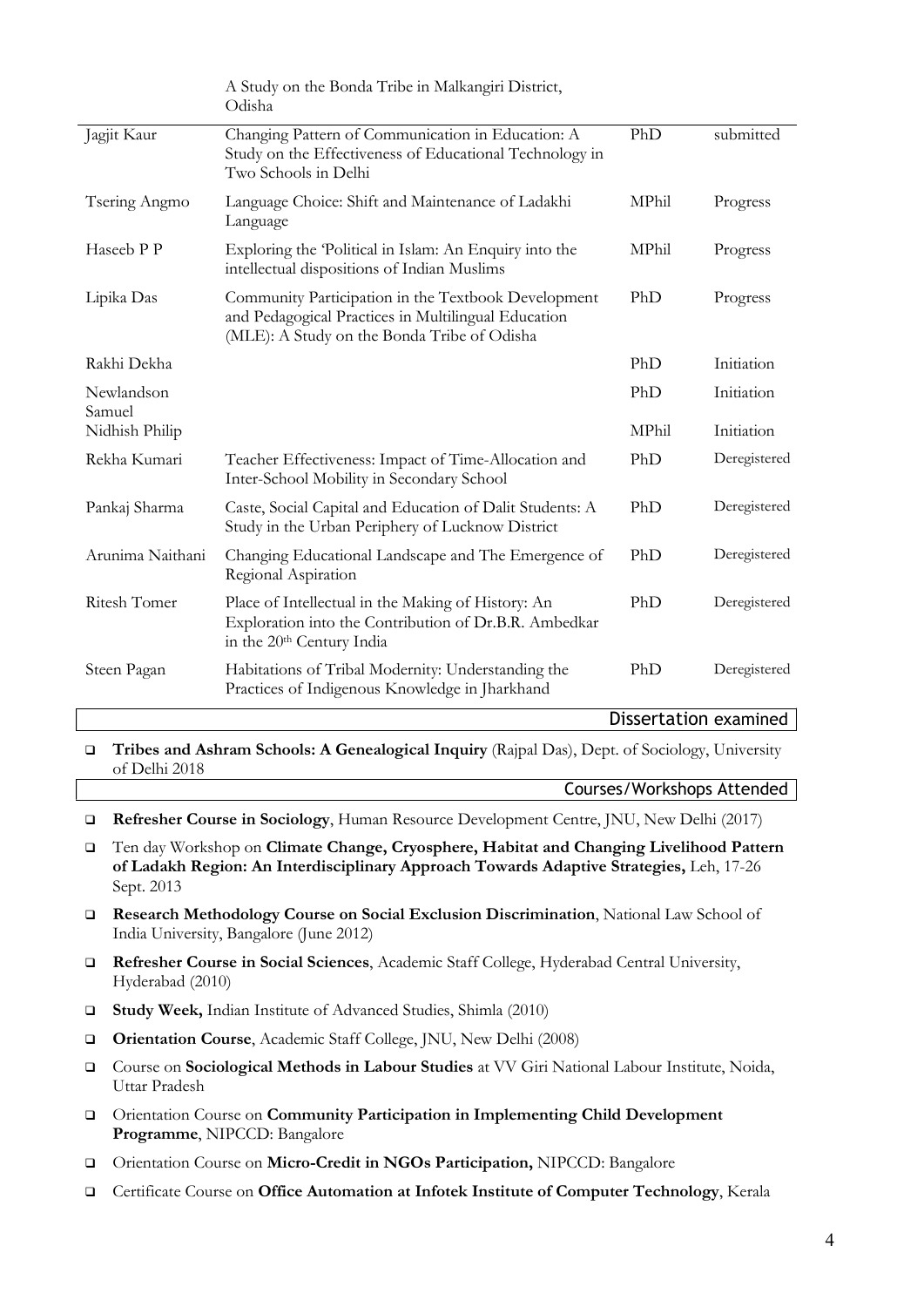□ Type Writing Lower English Pass

 $\overline{a}$ 

□ MS Office [MS Word, Excel, Power Point and SPSS]

Research

- Major Project on Contested Spaces of Indian Higher Education: Understanding Political Culture and Critical Pedagogy in the University Campus, ICSSR, New Delhi
- Education and Social Transformation: Ethnographic Account of Educational System in Ladakah, Jammu and Kashmir, UPE, JNU
- Access, Equity and Quality of Higher Education in Kerala: A Study on the Self-financing Colleges, Higher Education Council, Govt. of Kerala
- The socioeconomic status of the 'Pahari Speaking People' for the Govt. of Jammu and Kashmir, Jammu and Kashmir
- Review on the Kerala State Transport Project: Resettlement,& Rehabilitation Implementation, for the World Bank
- A Study on the Widows of Kerala and their Problems for Kerala Women's Commission
- □ Interventions and Impact of Swaraj Kerala [A Gandhian Movement]
- $\Box$  Study on the Unorganized Laborers in the Monday Market a field study conducted by the participants of Sociological Methods in Labour Research at VV Giri National Labour Institute, Noida, Uttar Pradesh
- Case-Study of Chinnanvila A Village study in Thiruvananthapuram for Swaraj Kerala
- Privatisation of Higher Education and its Impact: A Sociological Analysis, M.Phil dissertation
- People's Participation in Decentralized Planning Process Dissertation During Post Graduation

### Paper presentations

- Interrogating Nationalism and Reinventing Communities in India, invited panel on the  $44<sup>th</sup>$ Kerala Sociological Society, National Conference, Kothamangalam, Kerala (9th dec 2017)
- Cultural Responses to Climate Change: Understanding Community Resilience in the Habitations of Ladakh Himalaya, Workshop at University of Cologne, Germany (3rd Nov 2017)
- Out of Ladakh, Being Educated: Making Sense of Educational Landscape of Ladakhi Students, Himalayan Studies Conference, University of Colorado, Boulder, USA (Sept 1-4, 2017)
- Praxis of Environmental Movements in India: Locating (non) discursive practices in the Valley of Narmada, American Association of Geographers Meet, Boston, USA (4-9 April 2017)
- Modernity, Nation and Democracy: Ambedkar's Vision (in the panel discussion), National Seminar, Centre for the Study of Social Systems, JNU, New Delhi (29-30 March 2017)
- Dilemmas of Development and Modernity in Post-Colonial India, National Seminar, Babasaheb Ambedkar University, Lucknow, (Feb 2016)
- Post-Colonialism: A Critical (Dis) location of Subaltern Perspective, National Seminar, Govt. College for Women, Trivandrum, (Dec 2015)
- Making of the subaltern Subjects: Cultural Constraints and Transformation in the Lives of Widows in Kerala, National Seminar, Babasaheb Ambedkar University, Lucknow, (Nov. 2014)
- Ontological Insecurity and Caste Question in Social Sciences, National Seminar, Hislop College, Nagpur, (March, 2014)
- Dalit Studies: A Struggle For Self-Definition to Redefinition of Society, National Seminar, JNU, New Delhi (March 2014)
- Reinventing Tradition and Recasting Modernity: A Critical Reading of B.R. Ambedkar,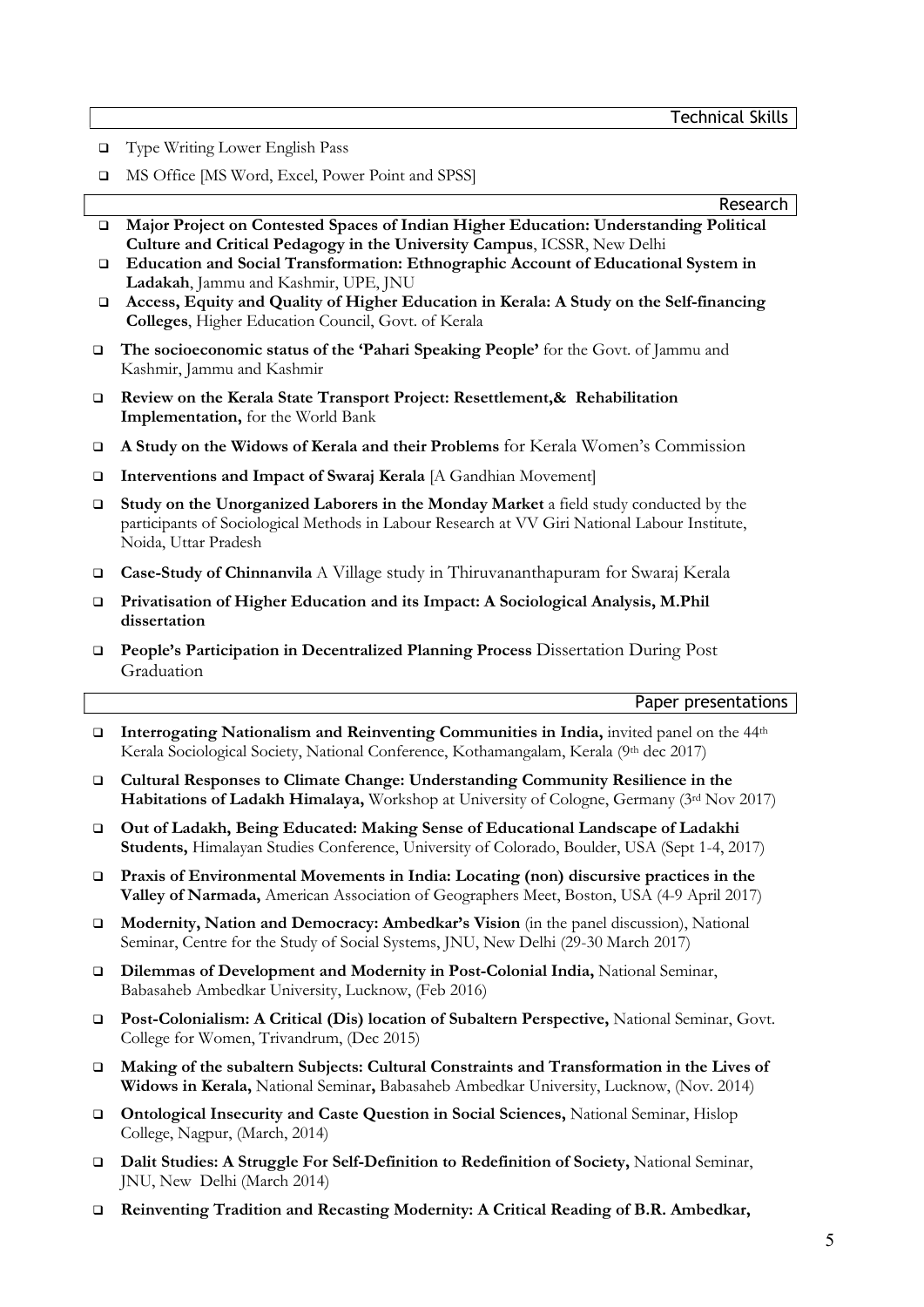National Seminar, JNU, New Delhi (Feb 2014)

- Climate Change, Culture and Agriculture in the Western Himalayas: Continuity and Change in the Habitations of Leh, Ladakh, NAPSIPAG Annual International Conference, JNU, New Delhi (Dec 2013)
- Climate Change and Water: Impact on Ecology and Wetland, Ten days Workshop at Leh (Sept 2013)
- Recasting Modernities: Dialectics of Caste and Civil Society in the Post-Colonial India, Dept. of Politics and Public Administration, University of Pune, (March 2013)
- Dislocations of Transformative Politics: Cultural Deficit of Local Governance in India, National Seminar, University of Jammu, (Nov. 2012)
- Evolving Texture of Environmentalism and Submergence of Justice: A Case of Narmada Valley Protest in India, interdisciplinary conference, University of Kent, Canterbury (Oct. 2012)
- Post-Developmental State, Environmentalism and Submergence of Justice, National Seminar, University of Goa University, Goa (June, 2012)
- Programming Cultural Identities: Change and Development among the Nomadic Communities of Jammu and Kashmir, National Seminar, Govt. College for Women, Gandhi Nagar, Jammu (March 2012) (with G.M. Chaudhary)
- Contesting the Cultural Field: A Sociological Exploration of Gujjars and Bakarwals of Jammu and Kashmir, India, International Conference, University of Jammu (March 2012)
- Making and Unmaking of a Discipline: Post-Colonial Ambivalence and Traditions Of Indian Sociology, National Seminar, Indian Sociological Association, University of Kerala (Dec. 2011)
- Sociology of Green Knowledge: Strategies for Green Governance in India, XXXVII All India Sociological Conference, JNU New Delhi (Dec. 2011)
- Poetics of Religion and Reinventing Community Life: Case of Chattisgarh Migrants in Jammu City, National Seminar, University of Jammu (Nov. 2011) (with Devinder Singh, Dept. of Geography, University of Jammu)
- Death of Discourse and Birth of Displacement: Praxis of People's Protest in the Valley of Narmada, National Seminar, University of Allahabad (Sept. 2011)
- Questions of Development and Marginalisation: Location and Relocation of Dalits in India, National Seminar, Dr. B.R. Ambedkar Central University, Lucknow, (Feb. 2011)
- Privatisation of Higher Education in India: Challenges of Social Equality, Global Conclave of Young Scholars of Indian Education, India Habitat Centre, New Delhi (January, 2011)
- Praxis of Democratic Decentralisation and Participation: A Case of Kerala Model of Development, III International Congress on Kerala Studies, AKG Studies Centre, Thiruvananthapuram (January, 2011)
- Participation and Development: A Critical Note on The Panchayati Raj System in Kerala, National Seminar, University of Allahabad, (December 2010)
- Local Governance, Participation and Citizenship: A Case of Kerala Model of Development, National Seminar, Hyderabad Central University, (August 2010)
- Dalit Rationality and Post-Colonial Trajectories of Modernity in India, Study Week, Institute of Advanced Studies, Shimla, Himachal Pradesh, (July 2010)
- Privatisation of Higher Education in India: Changing Conceptualisation of Democracy and Social Justice, National Seminar, Dept. of Sociology, University of Hyderabad, Hyderabad (March, 2010)
- Post-Developmental State, Higher Education and Dependency: A Case of Dalits in India, National Seminar, School of Social Sciences, JNU, New Delhi (Nov. 2009)
- Civil Society with Fragmented Social Capital: Contemporary Dalit Assertion in Kerala, Kerala Sociological Society, National Seminar, Loyola College of Social Sciences, Thiruvananthapuram,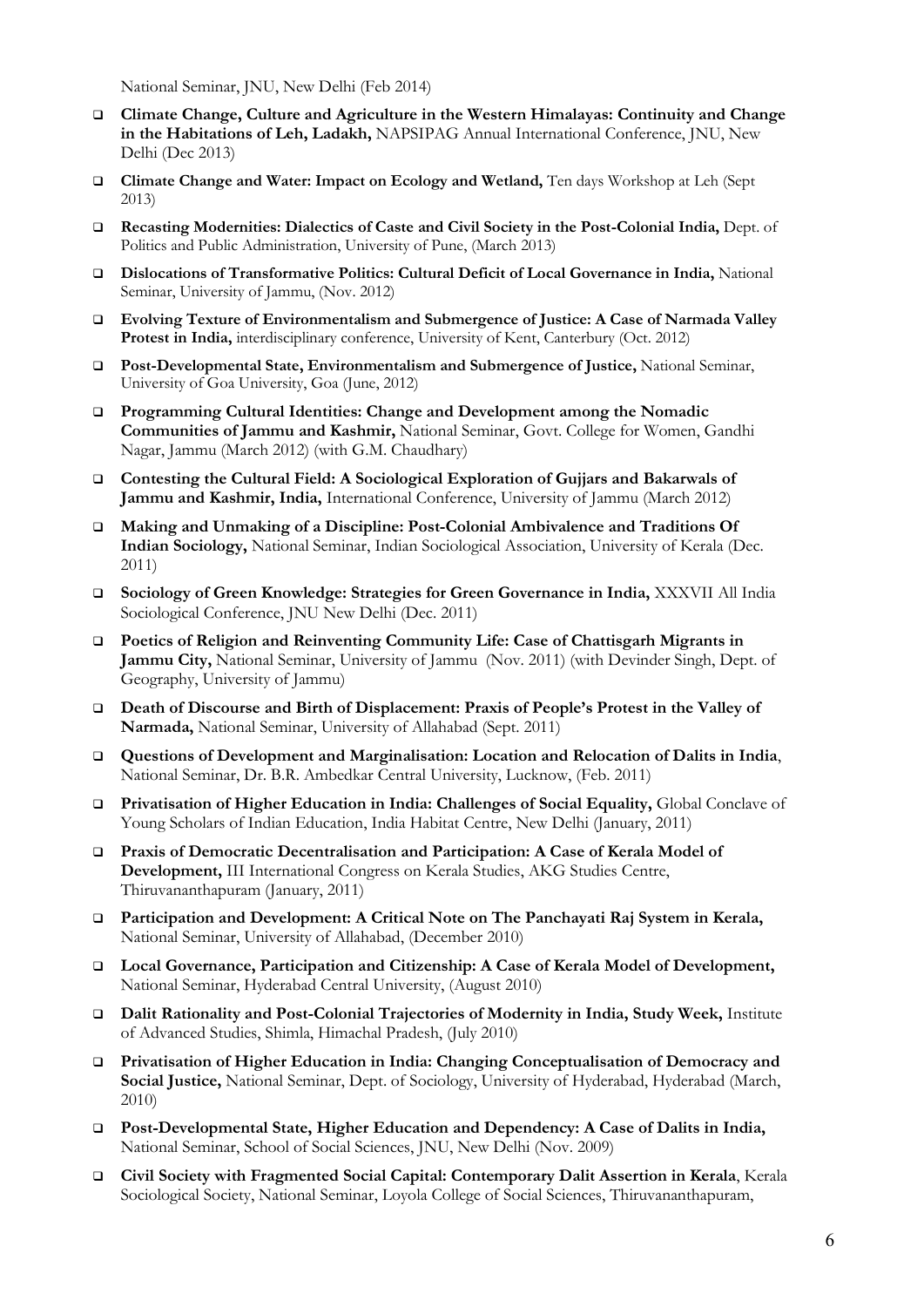Kerala (Nov. 2009)

- Are we Modern? Environmentalism of the Poor and their Protest in India, XXXV All India Sociological Conference, University of Kashmir, Srinagar (Sept. 2009)
- Marginalised and Marginalisation: Social Geography and the Timelessness of Caste, National Workshop, University of Jammu (Sept. 2009)
- Environmental Movements in India: A Cognitive Praxis, Satyagraha Centenary International Seminar, JNU, New Delhi (Nov. 2007)
- Higher Education and Dalits in the Age of Privatisation: Policy Implication and Emerging Challenges, Dr. Bambasaheb Ambedkar National Institute of Social Sciences, Mhow, Madhya Pradesh (Oct. 2007)
- Affirmative Action: Beyond the Quest for Merit Versus Quota, School of Social Sciences, JNU, New Delhi (March, 2007)
- Privatisation of Higher Education and Dalits: Policy Implication, Dependency Syndrome and Exclusion, Department of Sociology, University of Jammu, Jammu and Kashmir (2007)
- Privatisation of Higher Education: Democratisation or Exclusion, School of Social Sciences, JNU, New Delhi (March, 2006)
- Praxis of Ambedkarism: Dalit Movement Discourse in India, at Mahatma Gandhi Kashi Vidyapith, Varanasi (Jan. 2006)
- **People's Participation and Democratic Decentralisation**, at Department of Sociology, University of Jammu, Jammu and Kashmir (March, 2006)
- Conceptualising Child Labour in India: A Sociological Analysis National Seminar on Dynamics of Indian Society: Stratification & Change, JNU, New Delhi, (Nov. 2004)
- Women Empowerment Through SHGs, Loyola College, Thiruvananthapuram

Public lectures

- Dalits and New Patterns of Higher Education in India, Trivandrum Press Club by Takshasila Educational Trust Trivandrum (15 July 2018)
- Dialectics of Green Knowledge and Social Justice: Critical Understanding of Environmental Movements in India, GSSC Public Lecture, University of Cologne, Germany (16th July 2015)
- Green Knowledge, Governanace and Sustainable Development in India, Institute of Mountain Environment, Bhaderwah Campus, University of Jammu (26<sup>th</sup> April, 212)

Visiting Faculty

Dept of Sociology, Ramnagar Campus, University of Jammu (11-13 April 2019)

Invited lectures/Talks

- Education and the Reassertion of Public Sphere in India, Refresher Course in Teacher Education, UGC-HRDC, JNU, New Delhi, 3 December 2020
- Political Economy of Education, Refresher Course in Teacher Education, UGC-HRDC, Kannur University, Kannur, 27 November 2020
- Recasting the Politics of Academic Governance, Workshop on Leadership Development Programme, UGC-HRDC, Dr. Harijit Singh Viswavidyalaya, Sagtar 16 September 2020
- New Education Policy 2020 and Its Undercurrents, webinar on National Educational Policy 2020 organised by AMTEC 5-7 September 2020
- NEP: Beyond Text and Context, speaker in the National Seminar on NEP 202: A Critical View, organized by Markaz Knowledge City, 8-9 September 2020
- Reading the Political Context of NEP 2020, International Webinar on National Education Policy-2020: A New Vision, Karnataka Political Science Association, 13 August 2020
- In Panel: New Education Policy: Challenges & Possibilities, Mar Thoma Yuvajana Sakhyam (webinar) 8th August 2020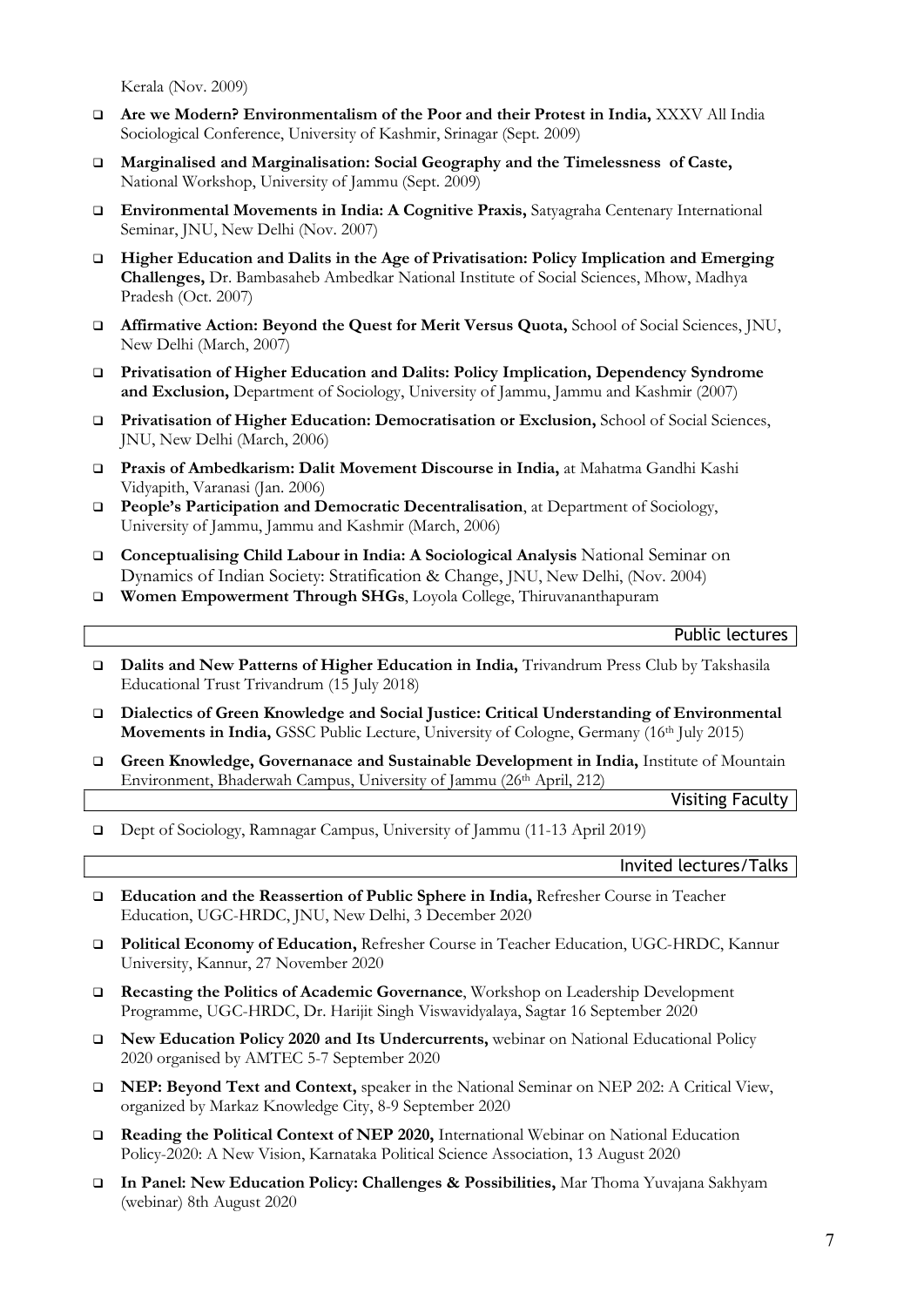- Changing Landscape and the Political Culture of the Indian University System, speaker in the plenary at the 45th All India Sociological Conference, (27-29 Dec. 2019) Trivandrum
- Changing ecosystem in Ladhak: Community resilience and cultural responses to climate change, Second Upper Indus Basin Network-Indian Chapter Workshop on Strengthening science and socioeconomic linkages, Dec. 13, 2019 JNU
- In Panel: Discussion on the Draft of the New Education Policy 2019, ZHCES/SSS/JNU, 29th July 2019
- Interdisciplinary Research in Social Sciences, National interdisciplinary Workshop, Central University of Punjab (29 May 2019)
- Political Economy of Education in India, Workshop on Understanding Indian Politics and Economy in 21st Century, Central University of Punjab (29 May 2019)
- Understanding the Global South: Location, Context and Transformation in Social Theories, Human Resource Development Centre, JNU (07 March 2019)
- Resource Person, Seminar on the Crisis in Public-Funded Higher Education in India, JNUTA, Press Club, New Delhi (28 Nov 2018)
- Education and the Public Sphere: Conceptual and Analytical Issues, Human Resource Development Centre, JNU, (27 Nov. 2018)
- Co-production of Knowledge in Climate Science: A field view from Ladakh Himalaya, CSSS Colloquium, JNU (16 October 2018)
- Mutual Learning & Co-production of Knowledge: Sustainability Education in the Age of Climate Change, Human Resource Development Centre, JNU, (6th April 2018)
- **Education and Public Sphere,** Human Resource Development Centre, JNU,  $(5<sup>th</sup>$  April 2018)
- Current Trends in Sociological Theories, Dept. of Sociology, University of Madras, Tamilnadu, 15th Dec 2017
- Special lecture on Phenomenology, Dept of Sociology, Bharathiar University, Coimbatore, Tamilnadu, 14th Dec 2017
- Special lecture on Ecology and Society, Dept of Sociology, Bharathiar University, Coimbatore, Tamilnadu, 13th Dec 2017
- Dr. Ambedkar's Life, Contribution, Vision and Ideology, Kendriya Vidhyalaya Nationa Science Exhibition, Delhi (11<sup>th</sup> Sept 2016)
- Democratic Decentralisation and Participatory Development, TERI University, New Delhi  $(26<sup>th</sup> April 2016)$
- History of Prejudice and Reproduction of Caste in Higher Education, Academic Staff College, JNU, (26th Sept 2014)
- □ Nomadism in Jammu and Kashmir: A Cultural Field, CSSS, JNU, New Delhi (8th Sept 2014)
- Making Sense of Meaning and Action in Social Science Research, Orientation Course at Academic Staff College, University of Jammu, (21st July 2012)
- Environmental Problems and its Consequences in Social Sciences, Orientation Course at Academic Staff College, University of Jammu, (7th July 2012)
- Images of Green Knowledge: Politics of Environmental Governance in India, Orientation course at Academic Staff College, University of Jammu (15<sup>th</sup> March, 2012)
- Modernity Project and Formation of Social Sciences, Orientation course at Academic Staff College, University of Jammu (2nd March, 2012)
- Environmental Problems and Cultures of Governance in India, Orientation course at Academic Staff College, University of Jammu (11, Feb, 2012)
- Modernity and Social Sciences, Orientation course at Academic Staff College, University of Jammu (28 January, 2012)